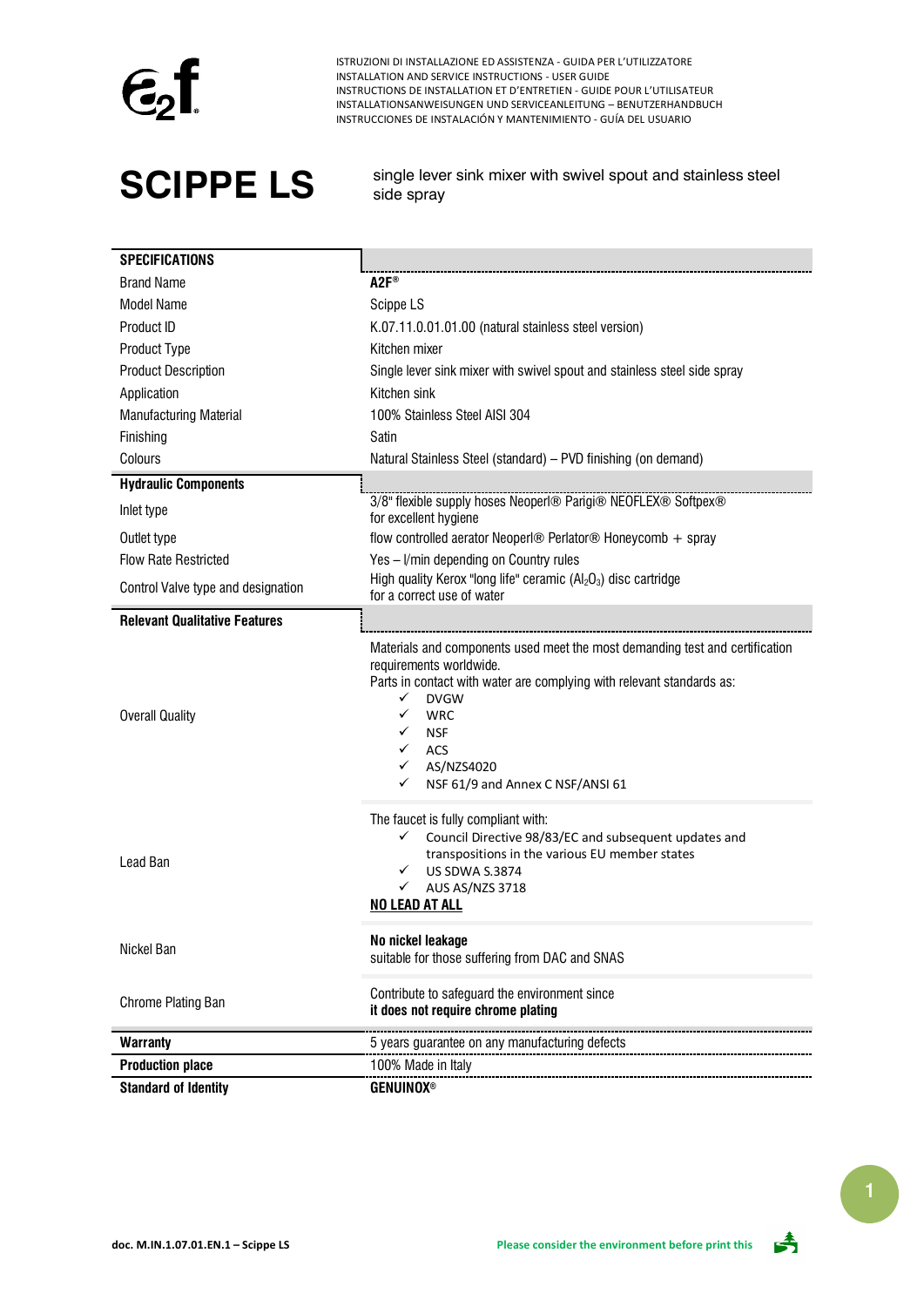

### **AVVERTENZE – WARNINGS – AVERTISSEMENTS – WARNUNGEN – ADVERTENCIAS**

Questo rubinetto deve essere installato da un idraulico qualificato, a regola d'arte, in accordo con tutte le istruzioni e prescrizioni tecniche qui fornite nonché in conformità alle normative vigenti ed a quanto contenuto nei certificati di garanzia del prodotto. La mancata osservanza di queste indicazioni farà decadere il diritto alla garanzia.

This tap must be installed by a qualified plumber, in a workmanlike manner, in accordance with all instructions and technical requirements provided for herein and in compliance with applicable standards and what contained in the warranty of the product. Failure to do so will render the warranty void.

Ce robinet doit être installé par un plombier qualifié, de façon professionnelle, en conformité avec toutes les instructions et les exigences techniques ici fournies et en conformité avec la réglementation en vigueur et a ce qui est contenu dans la garantie du produit. Le non-respect de ces indications annule la garantie.

Dieses Armaturen muss von einem qualifizierten Installateur installiert werden fachgerecht in Übereinstimmung mit allen Anweisungen und technischen Anforderungen für hier und in Übereinstimmung mit den geltenden Vorschriften zur Verfügung gestellt und enthalten in der ausdrücklichen Gewährleistung des Produkts. Die Nichtbeachtung dieser Anweisungen führt zum Erlöschen der Garantie.

Este grifo debe ser instalado por un plomero calificado, de manera profesional,de acuerdo con todas las instrucciones y requisitos técnicos establecidos en este documento y de acuerdo con la normativa aplicable y que figura en la garantía del producto. Si no se siguen estas instrucciones, se anulará la garantía.

| <b>CHECK LIST AND RECOMMENDATIONS FOR PLUMBERS</b> |                                                                                                                                                                                                        |                                                                                                                                                                                                                                                                                                                                                                                                                                            |                                                                                                                                                                                                                                                                                                                                                                                                                                                                                                                            |                                                  |  |  |
|----------------------------------------------------|--------------------------------------------------------------------------------------------------------------------------------------------------------------------------------------------------------|--------------------------------------------------------------------------------------------------------------------------------------------------------------------------------------------------------------------------------------------------------------------------------------------------------------------------------------------------------------------------------------------------------------------------------------------|----------------------------------------------------------------------------------------------------------------------------------------------------------------------------------------------------------------------------------------------------------------------------------------------------------------------------------------------------------------------------------------------------------------------------------------------------------------------------------------------------------------------------|--------------------------------------------------|--|--|
| 1                                                  | Temperatura dell'acqua calda in ingresso<br>Temperature of hot water inlet<br>Température de l'eau chaude en entrée<br>Temperatur der Warmwasserversorgung<br>Temperatura del agua caliente en entrada |                                                                                                                                                                                                                                                                                                                                                                                                                                            | Raccomandata - Recommended<br>Recommandée - Empfehlen - Recomendada                                                                                                                                                                                                                                                                                                                                                                                                                                                        | Massima - Maximum<br>Maximale - Maximum - Màxima |  |  |
|                                                    |                                                                                                                                                                                                        |                                                                                                                                                                                                                                                                                                                                                                                                                                            | 60 °C (140 °F)                                                                                                                                                                                                                                                                                                                                                                                                                                                                                                             | 75 °C (167 °F)                                   |  |  |
|                                                    |                                                                                                                                                                                                        |                                                                                                                                                                                                                                                                                                                                                                                                                                            |                                                                                                                                                                                                                                                                                                                                                                                                                                                                                                                            |                                                  |  |  |
|                                                    | Pressione di servizio<br>Operating pressure                                                                                                                                                            |                                                                                                                                                                                                                                                                                                                                                                                                                                            | Raccomandata - Recommended<br>Recommandée - Empfehlen - Recomendada                                                                                                                                                                                                                                                                                                                                                                                                                                                        | 3 bar (300kPa - 43.5 PSI)                        |  |  |
| $\mathbf{2}$                                       | Pression de sérvice<br><b>Betriebsdruck</b><br>Presión de servicio                                                                                                                                     |                                                                                                                                                                                                                                                                                                                                                                                                                                            | Massima - Maximum<br>Maximale - Maximum - Màxima                                                                                                                                                                                                                                                                                                                                                                                                                                                                           | 5 bar (500kPa - 72.5 PSI)                        |  |  |
|                                                    |                                                                                                                                                                                                        |                                                                                                                                                                                                                                                                                                                                                                                                                                            | Minima - Minimum<br>Minimale - Minimum - Minimo                                                                                                                                                                                                                                                                                                                                                                                                                                                                            | 1 bar (100kPa - 14.5 PSI)                        |  |  |
|                                                    |                                                                                                                                                                                                        |                                                                                                                                                                                                                                                                                                                                                                                                                                            |                                                                                                                                                                                                                                                                                                                                                                                                                                                                                                                            |                                                  |  |  |
| 2.1                                                | PRV                                                                                                                                                                                                    |                                                                                                                                                                                                                                                                                                                                                                                                                                            | Installare a monte una valvola di riduzione della pressione (PRV) calibrata a:<br>Install upstream a pressure reducing valve (PRV) calibrated at:<br>Installer en amont une clapet de réduction de pression (VRP) calibré à :<br>Installieren Stromaufwärts ein Druckminderventil (PRV) kalibriert bei:<br>Instalar arriba una válvula reductora de presión (PRV) calibrado a:                                                                                                                                             | $3 - 3.5$ bar<br>43 - 51 PSI<br>300 - 350 kPa    |  |  |
|                                                    |                                                                                                                                                                                                        |                                                                                                                                                                                                                                                                                                                                                                                                                                            |                                                                                                                                                                                                                                                                                                                                                                                                                                                                                                                            |                                                  |  |  |
| 3                                                  | PBV                                                                                                                                                                                                    | Si raccomanda di bilanciare la pressione delle acque calda e fredda.<br>It is recommended to balance the pressure of the hot and cold water.<br>Il est recommandé d'équilibrer la pression de l'eau chaude et froide.<br>Es wird empfohlen den Druck des heißen und kalten Wassers auszugleichen.<br>Se recomienda para equilibrar la presión del agua caliente y fría                                                                     |                                                                                                                                                                                                                                                                                                                                                                                                                                                                                                                            |                                                  |  |  |
|                                                    |                                                                                                                                                                                                        |                                                                                                                                                                                                                                                                                                                                                                                                                                            |                                                                                                                                                                                                                                                                                                                                                                                                                                                                                                                            |                                                  |  |  |
| 4                                                  |                                                                                                                                                                                                        | Risciacquare accuratamente le tubazioni di alimentazione prima di installare il rubinetto<br>Rinse supply pipes thoroughly before installing the tap, to clear any debris from the supply lines<br>Rincer soigneusement les conduites d'alimentation avant d'installer le robinet<br>Spülen Sie die Versorgungsleitungen vor der Installation der Armatur<br>Enjuague cuidadosamente las líneas de alimentación antes de instalar el grifo |                                                                                                                                                                                                                                                                                                                                                                                                                                                                                                                            |                                                  |  |  |
|                                                    |                                                                                                                                                                                                        |                                                                                                                                                                                                                                                                                                                                                                                                                                            |                                                                                                                                                                                                                                                                                                                                                                                                                                                                                                                            |                                                  |  |  |
| 5                                                  |                                                                                                                                                                                                        |                                                                                                                                                                                                                                                                                                                                                                                                                                            | Installare due valvole di intercettazione con filtro tra l'attacco a parete e i tubi flessibili<br>Install two isolating stop valves with filter between the wall attachment and the flexible hoses<br>Installez deux vannes d'isolement avec filtre entre la fixation murale et les tuyaux flexibles<br>Installieren Sie zwei Absperrventile mit Filter zwischen der Wandbefestigung und den flexiblen Schläuchen<br>Instale dos válvulas de aislamiento con filtro entre el accesorio de pared y las mangueras flexibles |                                                  |  |  |

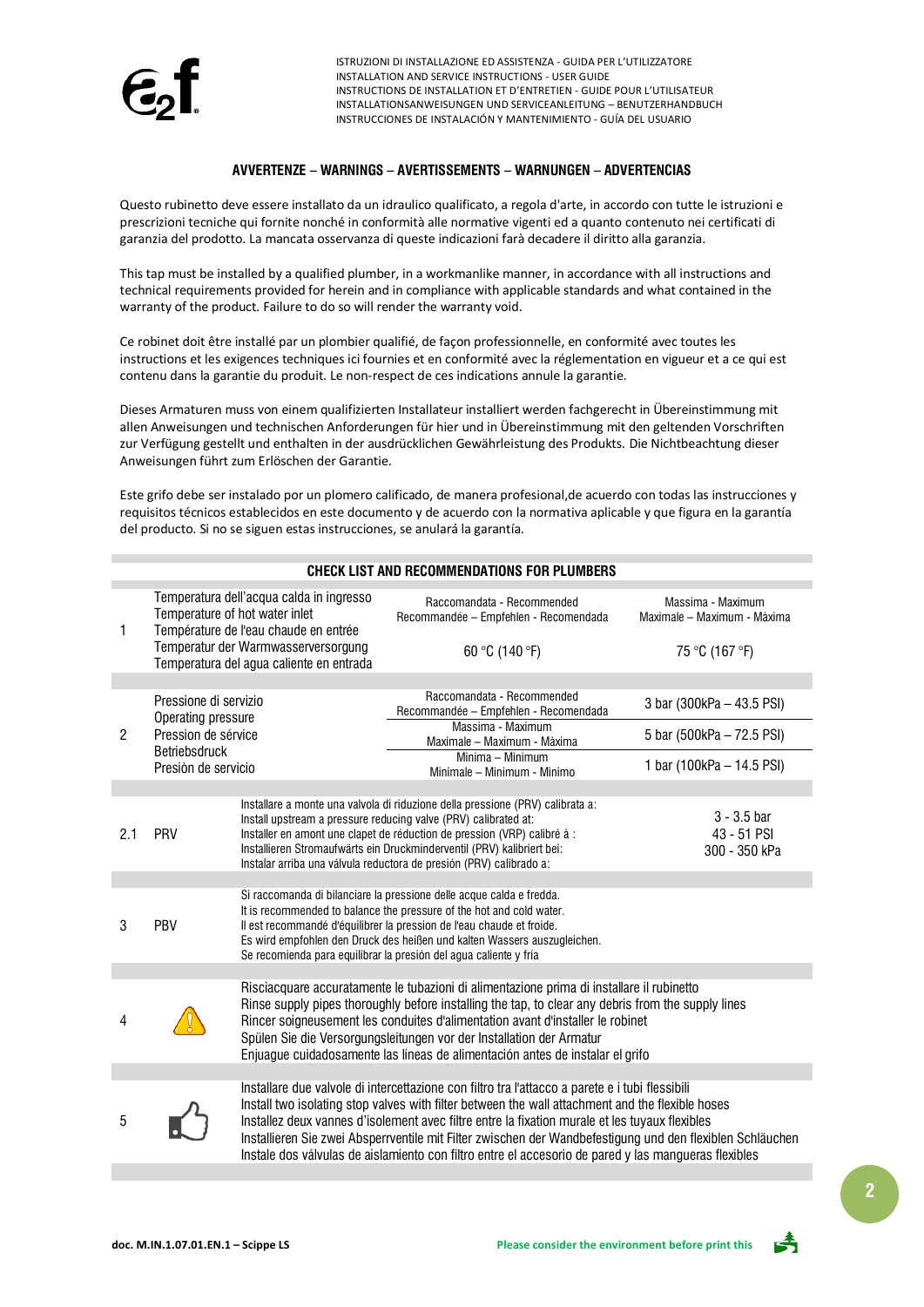$\epsilon$ <sub>2</sub>f

### **Overall and installation dimensions**





**3**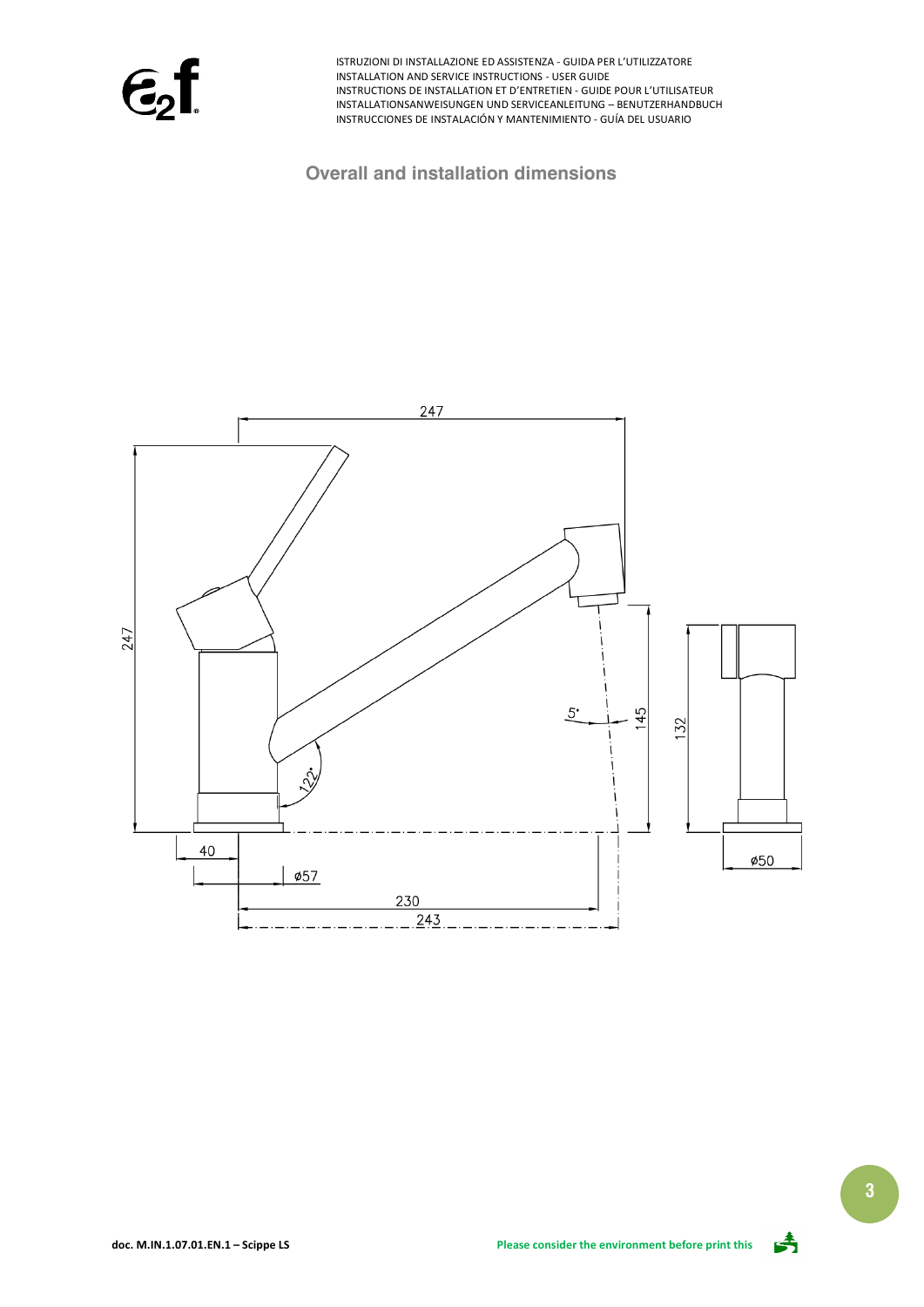$\epsilon$ ,

# **Overall and installation dimensions**



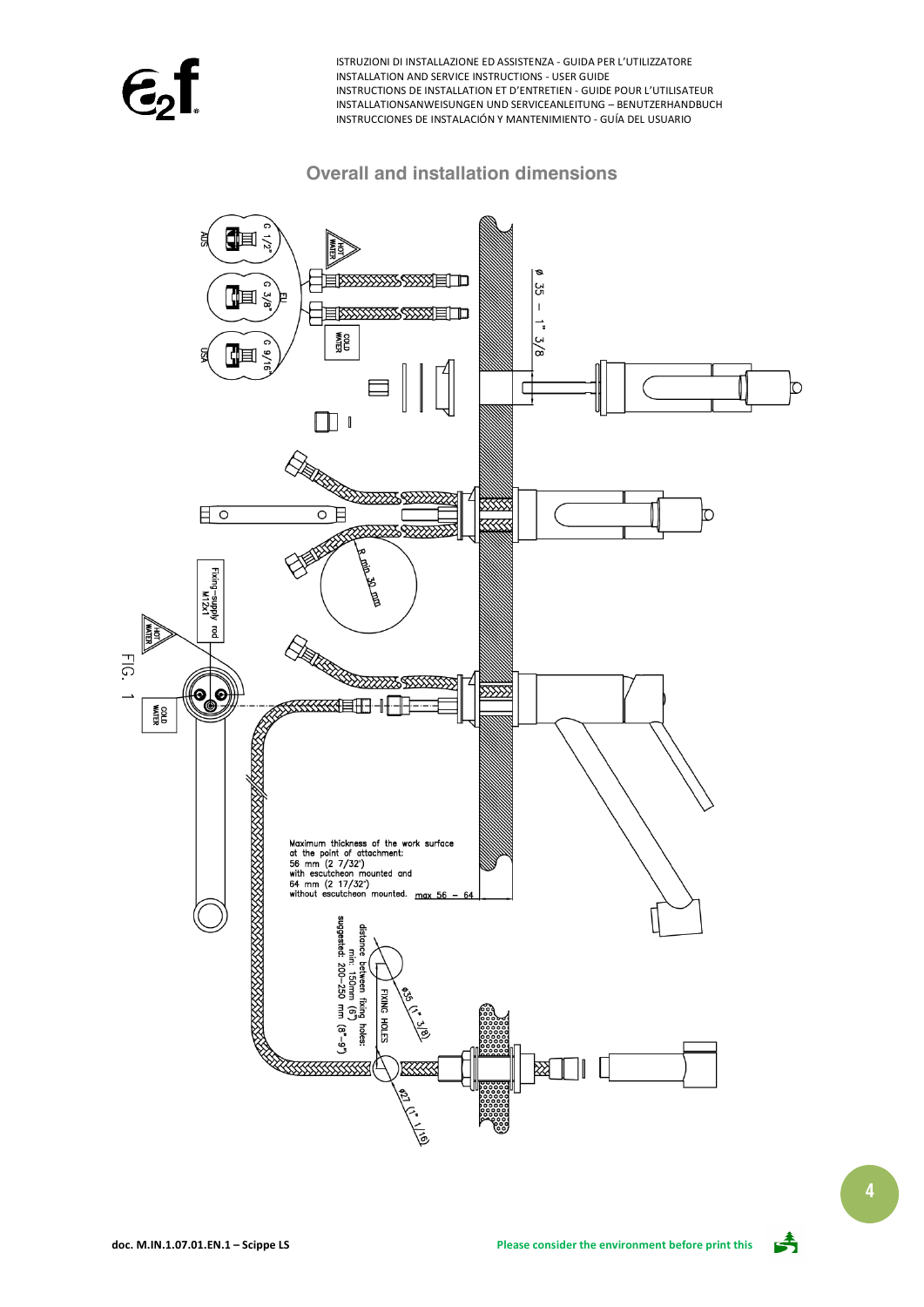### **Installation Guide**

#### **In order to validate the A2F commercial guarantee, this tap must be installed by a qualified plumber, in a workmanlike manner, in accordance with the instructions given below. Failure to do so will render the warranty void.**

#### *Preparation*

- **1. Rinse supply pipes thoroughly before installing the tap, to clear any debris from the supply lines (Mandatory).**
- 2. Install two isolating stop valves (angle valves/undersink taps) with filter between the wall attachment and the flexible hoses (Recommended)

### *Check List*

- 1. Temperature of hot water inlet  $\rightarrow$  Recommended: 60 °C (140 °F) <> Maximum: 75 °C (167 °F)
- 2. Water Pressure  $\rightarrow$  Recommended: 3 bar (300kPa 43.5 PSI)  $\lt$  Range from min. 1 bar (100kPa 14.5 PSI) to max. 5 bar (500kPa – 72.5 PSI)
- 3. Install upstream a pressure reducing valve (PRV) calibrated at 3/3.5 bar (300/350kPa) (Recommended)
- 4. Balancing the pressure of hot and cold water (Recommended)
- 5. Tap installing hole diameter: 35mm (1 3/8")
- 6. The maximum thickness of the work surface at the point of attachment may be of 56 mm (2 7/32") with escutcheon mounted and 64 mm (2 17/32") without escutcheon mounted.

### *Assembling*

- 1. Insert the inlet flexible hoses (34) into the correct holes and tighten by hand. With the spout and the rod in the same direction toward the sink front, as shown in fig.1, the hot water flexible hose will be on the left and the cold water hose on the right.
- 2. Introduce the flexible hoses into the hole Ø35 and support the tap in the correct position. Be sure that the gasket sealant (20) is in the correct position under the escutcheon.
- 3. Position the rod toward the sink front (towards the wall).
- 4. Insert onto the fixing-supply rod, in the following order: the white flange (21) (through the latter have to pass also flexible hoses), the horseshoe gasket / mounting flange (22+23) and finally the mounting nut (26) slightly tighten by hand. Make sure the tap is in the correct position, with the spout which turns symmetrically to the right and to the left. Securely tighten the mounting nut (26) using the wrench (38) supplied.
- 5. Place green fiber washer (27) (11mm 7/16"  $\emptyset$ ) into nipple adapter (28) and tighten it onto the rod.<br>6. Place rubber washer xx (18.5mm ¾"  $\emptyset$ ) into check valve housing and tighten it onto nipple adapt
- 6. Place rubber washer xx (18,5mm ¾" Ø) into check valve housing and tighten it onto nipple adapter (28). (**for AU/CA/US market only**)
- 7. Place one rubber washer (32) into the bottom of escutcheon (31). Place the side spray threaded sleeve and escutcheon into counter. Slide the second rubber washer (32) into the threaded sleeve under counter. Then tighten using the nut (33).
- 8. Slide ss spray hose (35) trough the sleeve.
- 9. Put the green fiber washer (36) (13,5mm 9/16" Ø) into small threaded hole of check valve housing (**nipple adapter for non AU/CA/US market**) and screw-in the male fitting 15x1 of the spray hose; then tighten properly.
- 10. Connect the two flexible hoses (34) to the water supply (preferably with two stop valves with filter upstream). Hot water flexible hose will be on the left and the cold water hose on the right.
- 11. Place the rubber washer (37) in the tapered cone of the side spray hose and attach the side spray.
- 12. Turn on water supply (hot and cold) and run slowly to flush. Activate the diverter a few times.
- 13. Carefully check the installation for leaks.
- *Commissioning*
	- 1. Remove the aerator/flow controller and flush the water through the tap for several seconds, to clear any debris from the supply lines and then reinstall the aerator/flow controller.
	- 2. Ensure that the aerator/flow controller incorporated in the outlet is tightened to prevent removal by hand.
	- 3. Run the hot and cold water for a few seconds and ensure that the complete installation is operating correctly before considering accomplished the installation and then use the system.

### **IMPORTANT NOTES FOR PLUMBERS**

Once the installation is complete, please ensure this document is retained by the Customer.

To safeguard the health of the user and to preserve all hydraulic system components (and the associated equipment) A2F recommends to evaluate the need to install a water softening and filtration system upstream of utilities.

**5**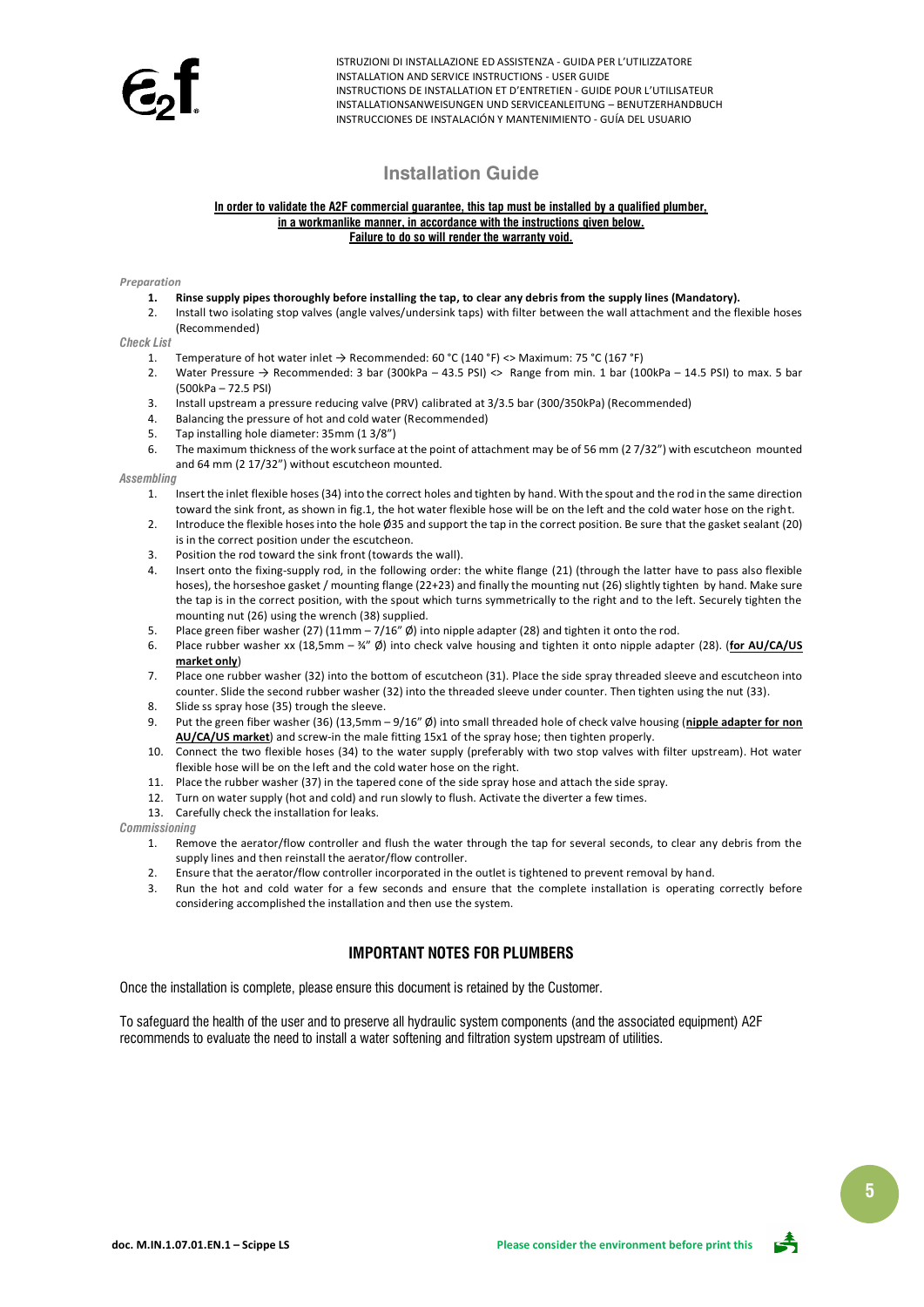

### **Care & Maintenance**

- 1. When necessary, clean the tap by using warm water and mild soap and then dry with a soft cloth. Clean matt surfaces in the direction of the grain and not across it.
- 2. For even better results, purchase the A2F cleaning kit specifically for stainless steel.
- 3. Never use the following to clean A2F taps:
	- **a**) disinfectants containing bleach (sodium hypochlorite)
	- **b**) cleaning products containing chlorides
	- **c**) products containing acids or alcohol
	- **d**) powders or abrasive cleaners
	- **e**) flakes of steel or abrasive sponge;
- 4. Periodically clean the aerator/flow controller filter

# **Spare Parts**

For maintenance and/or repair, a qualified plumber must be engaged. For replacement parts, please contact your supplier or A2F directly by writing to[: customercare.a2f@gmail.com](mailto:customercare.a2f@gmail.com)

# **Contacts**

For every need or further clarifications please contact your supplier or A2F directly at[: customercare.a2f@gmail.com](mailto:customercare.a2f@gmail.com)